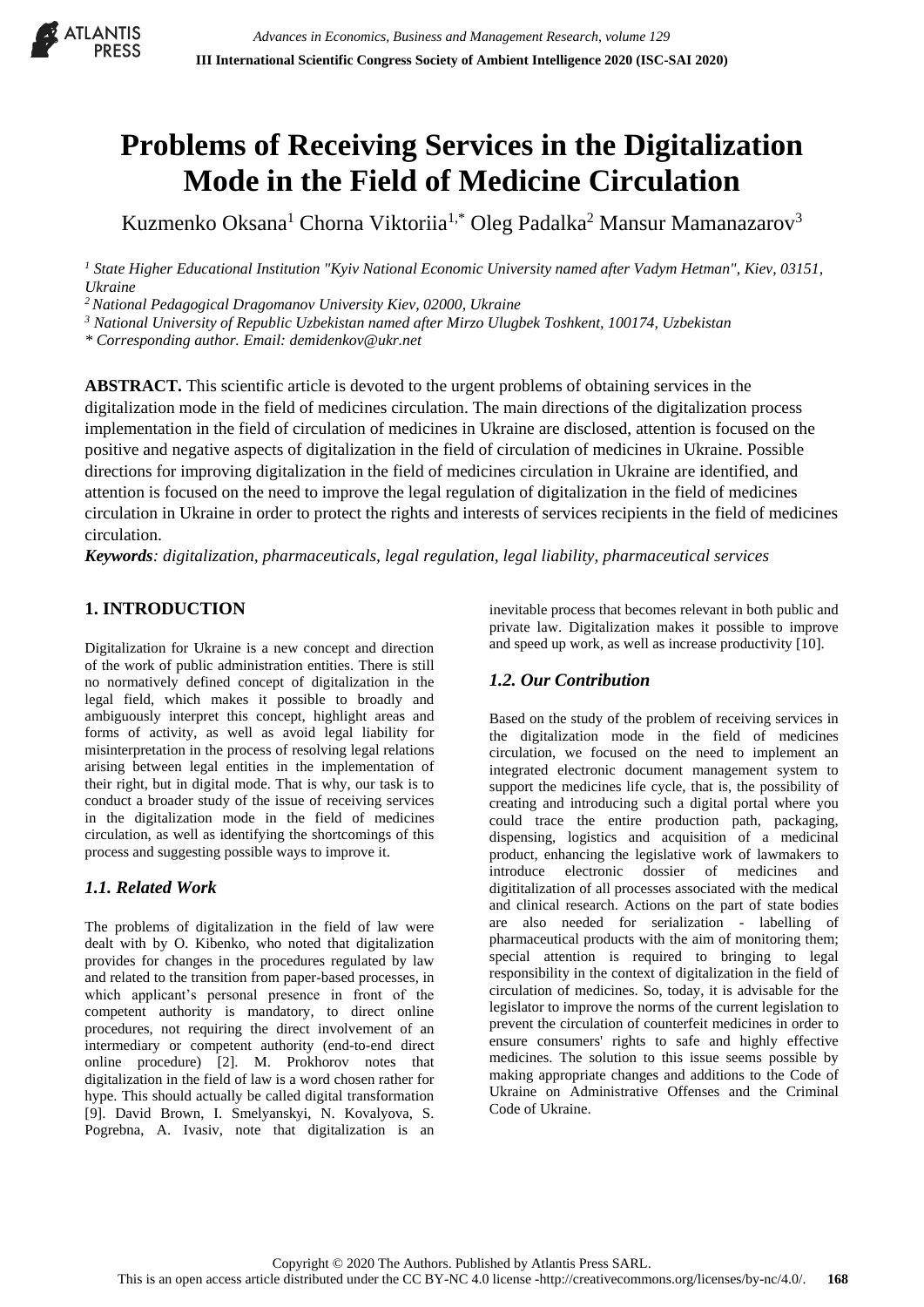

#### *1.3. Paper Structure*

In the first part of the article, the foundations of the formation and development of digitalization in Ukraine in the field of medicines circulation are investigated and disclosed. In the next part of the work, based on the analysis of the results of digitalization achievements in Ukraine in the field of medicines, attention is focused on the existing shortcomings of this process and ways to improve this process are proposed.

#### **2. BACKGROUND**

The field of drug trafficking is now playing an important social role, providing people with medicines, which is one of the key elements of Ukraine's public and national security, as the availability of quality and safe medicines, the introduction of innovative medicines for treatment is an important prerequisite for ensuring the health and life of the Ukrainian population. . The International Organization for Economic Co-operation and Development (OECD) notes that in the European countries in 2010–2018, the use of innovative medicines has stimulated progress in the treatment of diseases and prolonged life expectancy by 73% [17; 18].

An important step towards Ukraine's European integration with the World Community is its accession to the World Trade Organization and the signing of an Agreement with the European Union, which requires the state to strike a balance between the interests of drug manufacturers and their consumers (patients). At present, the overriding problem of the pharmaceutical field is the low quality and high cost of domestic medicines, which depend on the health of the nation and the life expectancy of the people. Therefore, public administration of this area is urgent, since it is the implementation and adherence to European standards in the circulation of medicines in the form of international directives, guidelines and norms that will make it possible to bring to the European level the quality of medicines, their safety and accessibility for patients [17].

Today, there are a large number of dangerous, counterfeit, substandard drugs containing toxic substances, substandard active pharmaceutical ingredients in the domestic pharmaceutical market, which do not have a curative or prophylactic effect, but lead to irreparable consequences in the human body, cause infectious diseases and cause infectious diseases. diseases.

In Ukraine, the issue of digitalization has been actively developed since 2019. However, the absence of a specially created authority did not make it possible to expand the legal field for the implementation of the concept of digitalization and, accordingly, the implementation of certain trends. That is why it was timely and necessary to create on September 18, 2019 in the structure of the executive authorities of Ukraine a central executive authority, the activities of which are directed and coordinated by the Cabinet of Ministers of Ukraine of the Ministry of Digital Transformation of Ukraine (Digital

Ministry). This body has become the main body in the system of central executive bodies, ensuring the formation and implementation of state policy in several directions at once: in the areas of digitalization, digital development, digital economy, digital innovation, e-government and edemocracy, the development of the information society, informatization; in the development of digital skills and digital rights of citizens; in the areas of open data, the development of national electronic information resources and interoperability, the development of the infrastructure of broadband Internet access and telecommunications, electronic commerce and business; in the provision of electronic and administrative services; in the areas of electronic trust services of electronic identification; in the IT industry development. The Digital Ministry provides the functions of a central certifying authority [1].

Thus, digitalization in the law provides for reformatting and introducing qualitatively new changes in the procedures regulated by national legislation and related to the transition from paper-based processes in which personal presence of applicants in front of the competent authority is mandatory, to direct online procedures that do not require direct participation of an intermediary or competent authority (end-to-end direct online procedure). Digitalization is replacing old communications such as electronic communications, telephone, fax, telegraph. New digital technologies allow you to create and distribute huge amounts of information for an almost unlimited circle of people quickly, efficiently, without any significant cost. At the same time, emphasis is placed on three basic elements: on-line procedure, that can be carried out through the web network and is available to end users of services; direct on-line procedure, which can be carried out directly by the end user independently, that is, without the intervention of an intermediary or a competent authority; continuous online procedure (end-to-end), all stages or actions of which occur exclusively online, not a single element does not require the use of paper media or physical presence [2].

Given the new capabilities of digital administration, a logical question arises: how can we improve the process of communication and legal regulation of legal relations in the field of medicines circulation? At the same time, without violating, but protecting the rights of the subjects of such legal relations, to unify the activities of the executive authorities and reduce the time to receive certain types of services? In the context of these issues requiring a high-quality update, the approaches to the disclosure of information, protection of information and methods of their transmission were legislatively defined, in fact almost all the norms of national legislation (for example, the laws of Ukraine "On Information" (1992), "On Medicines" (1996), "On electronic documents and electronic document management" (2003), "On public procurement (2015), etc.) were adopted much earlier than the introduction of digitalization in the legal sphere started.

In order to receive services in the digitalization mode in the field of medicines circulation in Ukraine, state registers of medicines have been created. The state register of medicines in Ukraine is being created with the aim of providing state authorities with reliable information about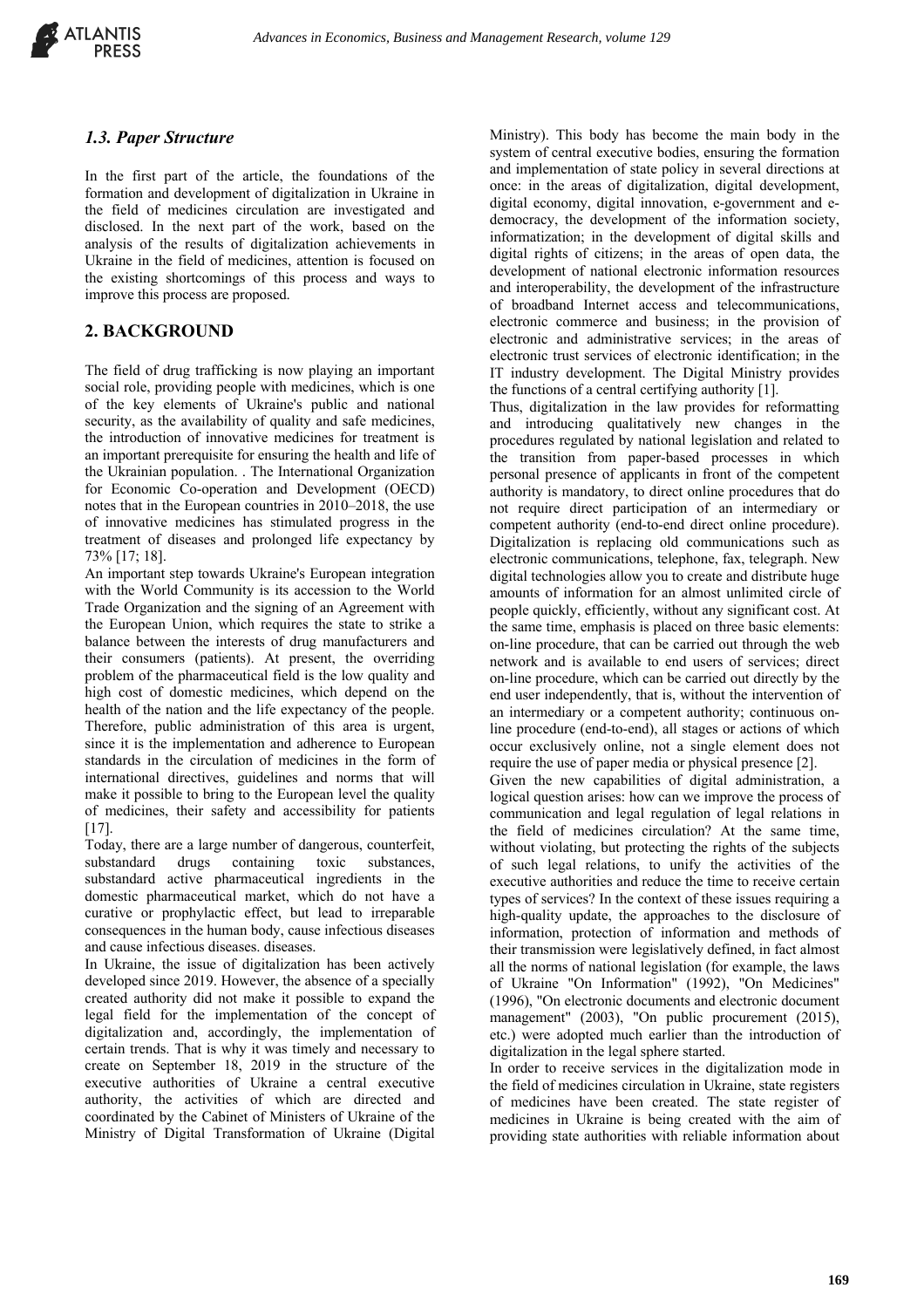the state of existence of objects in the public administration system. The state register is maintained on electronic media in accordance with state standards that ensure its compatibility and interaction with other information systems and networks that make up the state's information resource. Information constituting a state secret is not entered in the state register. It is maintained by the competent authority in electronic form using the material and technical base of the territorial bodies of the competent authority in the established form [3].

The pharmaceutical encyclopedia defines "medicinal product" as a product of pharmaceutical activity having a certain composition, a specific dosage form, packaging, shelf life [11]. It is prescribed to a sick person for the purpose of diagnosis, treatment or alleviation of symptoms of the disease or changes in the state of physiological functions of the body, as well as prevention, for example, contraceptives, stress drugs and the like. Strict requirements (therapeutic efficacy, safety, accuracy of dosing of active substances, stability, etc.) are imposed on medicines, and they are allowed to be used in medical practice only after state registration [11].

Pharmacologists suggest a more formal definition of the drug. I.S. Chekman believes that a "medicinal product" is a pharmacological agent of natural, synthetic or semisynthetic origin, which has the property of preventing the occurrence of a pathological process or causing a therapeutic effect in diseases and is officially authorized for use in the treatment of patients by an official body of the state [12, p. 31].

M.I. Yablulyanskiy and V.M. Savchenko by "medicinal product" means a pharmacological agent authorized in an established manner by an authorized body for use in treating, preventing or diagnosing pathological conditions (diseases and clinical syndromes) in medical and veterinary practice [13, p. 7].

G.R. Dzonov, N.I. Makhonko the term "drugs" refers to substances used for the prevention, diagnosis, treatment of diseases, prevention of pregnancy, obtaining plasma from the blood, as well as organs, tissues of humans or animals, plants, minerals by methods synthesis or with the use of biological technologies [14].

The circulation of medicines must guarantee their quality, safety and efficacy, which in turn is a guarantee of the health of every nation. Medicines should be potentially safe for patients. The pharmacological encyclopedia of drug treats the term as a form of activity that shapes the integrity of the reproduction spheres: direct production, exchange, distribution and consumption, that is, activities related to the creation, production (manufacture), storage, transportation, import to Ukraine and export from Ukraine, sale, use, disposal or disposal of medicines [11]. O.V Pasichnyk by "drug circulation" means the legal relations arising from the beginning of the creation of a chemical formula of a future medicinal product through production until its receipt by the consumer in the form of

finished pharmaceutical products [15, p. 5]. V.M. Pashkov defines "drug medicines" as a specific type of legal relationship that requires the benefits of organizational, compulsory measures that come from state and public interests. The author notes that in the legal aspect, the issue of ensuring the circulation of medicines can be divided into three components: registration of medicines, production or importation, implementation [16]. Secondly, the author defines turnover as a specific type of legal relationship ..., which includes registration, which, we believe, acts as a permissive act of public administration in the field of medicines circulation. G.R. Dzonov, N.I. Makhonko believe that "drug medicines" is a generic concept of activity, including development, research, production, manufacturing, storage, packaging, transportation, state registration, standardization and quality control, sale , marking, advertising, use of medicinal products, destruction of unusable medicinal products or expired medicinal products and other activities in the field of circulation of medicinal products [14].

Therefore, it is expedient to formulate the "circulation of medicinal products" of its own definition of the specified category as a form of pharmaceutical activity, which consists in the creation, production, storage, transportation, quality control, import, export, sale and disposal of medicinal products. Accordingly, the features of the term "drug circulation" are: a variety of pharmaceutical activities; presence of stages of circulation of medicines, which are: creation of medicines; production of medicines; storage of medicines; import and export of medicines; sale of medicines; disposal of medicines [17].

Thus, the circulation of medicines is a type of pharmaceutical activity that is carried out within the healthcare sector as a "specialized" and large-scale specialized activity. Therefore, there is a need to create a separate legal institute within which these activities will be regulated, namely the institute of medical law with its related elements. Since today medical law is a branch of law and part of legal science, which becomes relevant in the light of the reforms and going through an important time for yourself as an institution of law [17].

It should be noted that medicines can not be used in Ukraine unless they have been registered. The only exceptions are medicines that are manufactured in pharmacies by prescriptions and at the request of medical establishments with authorized active and auxiliary substances that are not subject to state registration. Accordingly, the registration of medicinal products is a procedure that is carried out in accordance with the requirements of the current legislation in order to grant or extend the authorization for medical use of medicinal products. Art. 9 of the Law of Ukraine "On Medicines" stipulates that medicines are allowed to be used in Ukraine immediately after their state registration. In order to characterize the registration procedure itself, it is advisable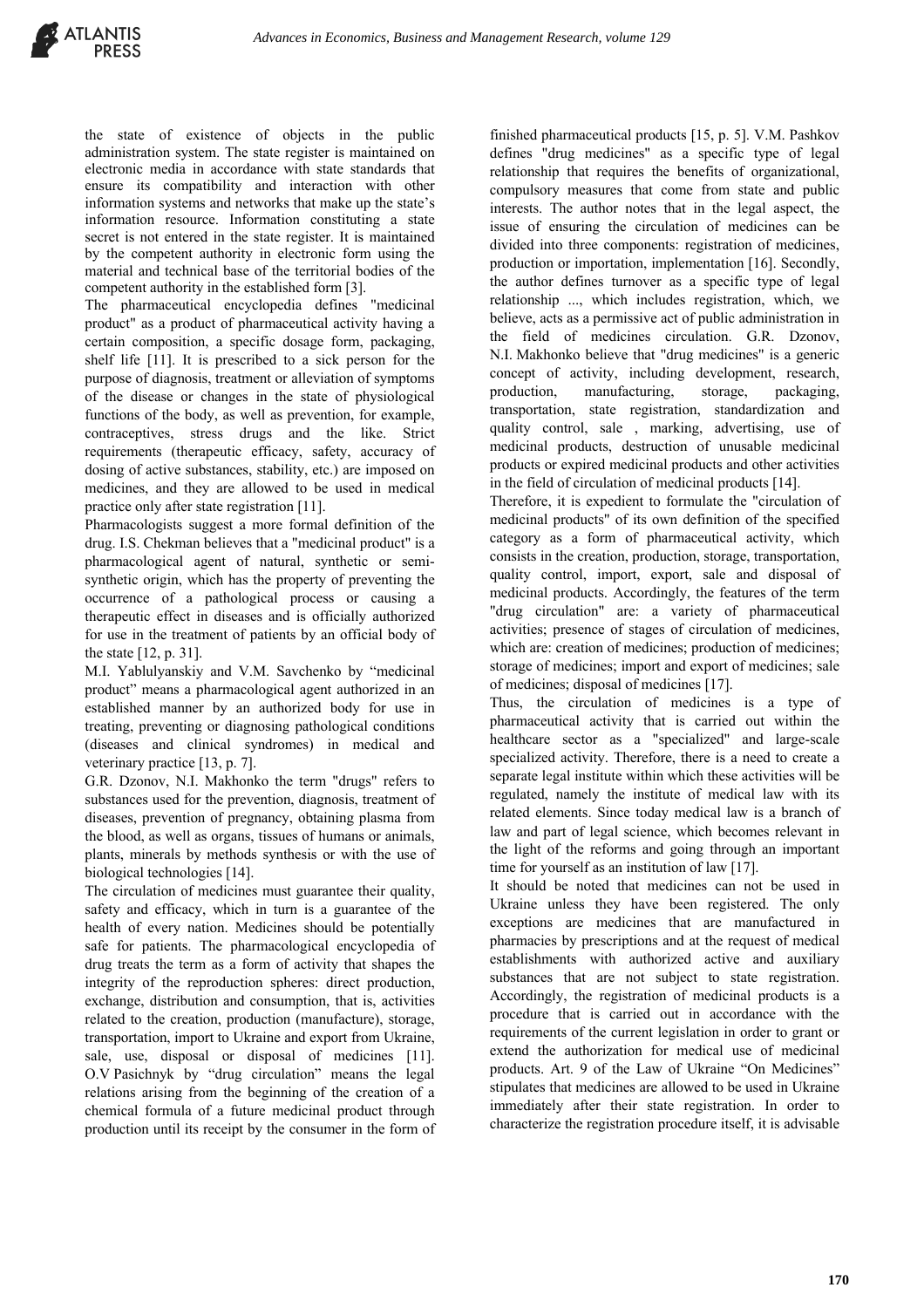to propose its own determinant "registration of medicinal products", which, in our view, should be represented by two concepts: the first concept will define "registration of medicinal products" as a means of public administration in the field of circulation of medicinal products, by which medicinal products obtain official recognition; According to the second concept, "registration of medicinal products" is an order of action exercised by authorized public administration entities in the field of circulation of medicinal products by performing registration activities by entering general information about a medicinal product in the Unified State Register, which results in recognition of the legitimacy of medicinal products. the means and issuance of the relevant official certificate of direct state registration of the medicinal product. The state registration of medicinal products is carried out by means of a registration procedure, which is assigned to complicated, non-conflict administrative administrative proceedings. Registration proceedings cover a wide range of public relations and occupy a special place in the structure of the administrative process. It should be noted that during the registration procedures in the activity of public administration bodies and their officials, the legality of the respective object of registration is officially recognized. It encompasses a large number of public administration entities and their officials - from "registrars" and individuals and legal entities who apply to a public administration entity to pursue the public interest, ie "registrants". During the registration procedure, the relevant acts, events, actions, property rights, place of residence, recognition of the status of foreigner and stateless person, objects, objects and regulations are registered. For the import and sale of medicinal products on the territory of Ukraine, it is necessary to carry out their state registration, as well as to fulfill the necessary requirements regarding their quality [17].

Medicines manufactured at pharmacies by prescriptions (backbone formulas) and on the order of treatment-andprophylactic establishments (official formulas) of authorized active and auxiliary substances are not subject to state registration.

A drug cannot be recommended for state registration unless the results of the specialized examination confirm the conclusions on its effectiveness, safety and quality,

namely, a medicinal product harmful to human health (outweighing the risk of using the medicinal product over its expected benefit); the composition of the medicinal product does not correspond to that specified in the registration materials; registration materials do not meet the established requirements; if the court decision has come into force that such registration will infringe intellectual property rights protected by the patent of Ukraine, including in the production, use, sale of medicines, etc. [17].

The State Register of Medicines contains information on medicinal products authorized for production and use in Ukraine. The register is maintained in order to ensure: the identification of business entities engaged in the manufacture and sale of medicinal products on a professional basis, in compliance with relevant standards and rules in this field; organization of statistical observations in the field of medicines circulation; interaction on unified methodological bases with databases of other central executive bodies; publicity and openness of information about business entities; identification of the drugs being purchased.

Thus, according to the results of registration activities in the field of drug trafficking, the central executive body that directly forms and ensures the implementation of state policy in the field of drug trafficking (State Expert Center, State Service for Medicinal Products and Drug Control) and the central executive authority , which shapes and ensures the implementation of state policy in general in the field of health (Ministry of Health of Ukraine), forms and provides: a) spare re examination and registration of drugs; b) keeping state registers of medicines; c) providing information from the registers to interested parties [17].

The state register of medicines contains information about: - medicines approved for production and use in Ukraine;

- identification of business entities engaged in the production and sale of medicines on a professional basis in compliance with relevant standards and rules in this area;

- organization of statistical observations in the field of medicines circulation and the results of such statistical indicators in various directions;

- interaction on uniform methodological principles with databases of other central executive bodies;

- list and brief description of purchased medicines.

So, according to the results of registration activities in the field of medicines circulation, the central executive authority, which directly forms and ensures the implementation of the state policy in the field of medicines circulation (State Expert Centre, State Service for Medicines and Drug Control) and the central executive authority, which forms and ensures the implementation of state policy in general in the field of healthcare (Ministry of Health Of Ukraine), form and provide: a) the procedure for the examination and registration / re-registration of medicines; b) maintaining state registers of medicines; c) providing information from the registers to interested parties.

It should be noted that on the official website of the State Expert Center of the Ministry of Health of Ukraine in the section "State Register of Medicinal Products of Ukraine" today there are the following registries: 1. The State Register of Homeopathic Medicines, which includes 10531 medicines, of which 3541 ones are of domestic origin, 6990 ones are of foreign origin; 2. The State Register of Active Pharmaceutical Ingredients (Substances), which includes 2080 units, of which: of domestic origin – 329 ones, of foreign origin – 1751 ones; 3. The State Register of Medicines "in bulk" (without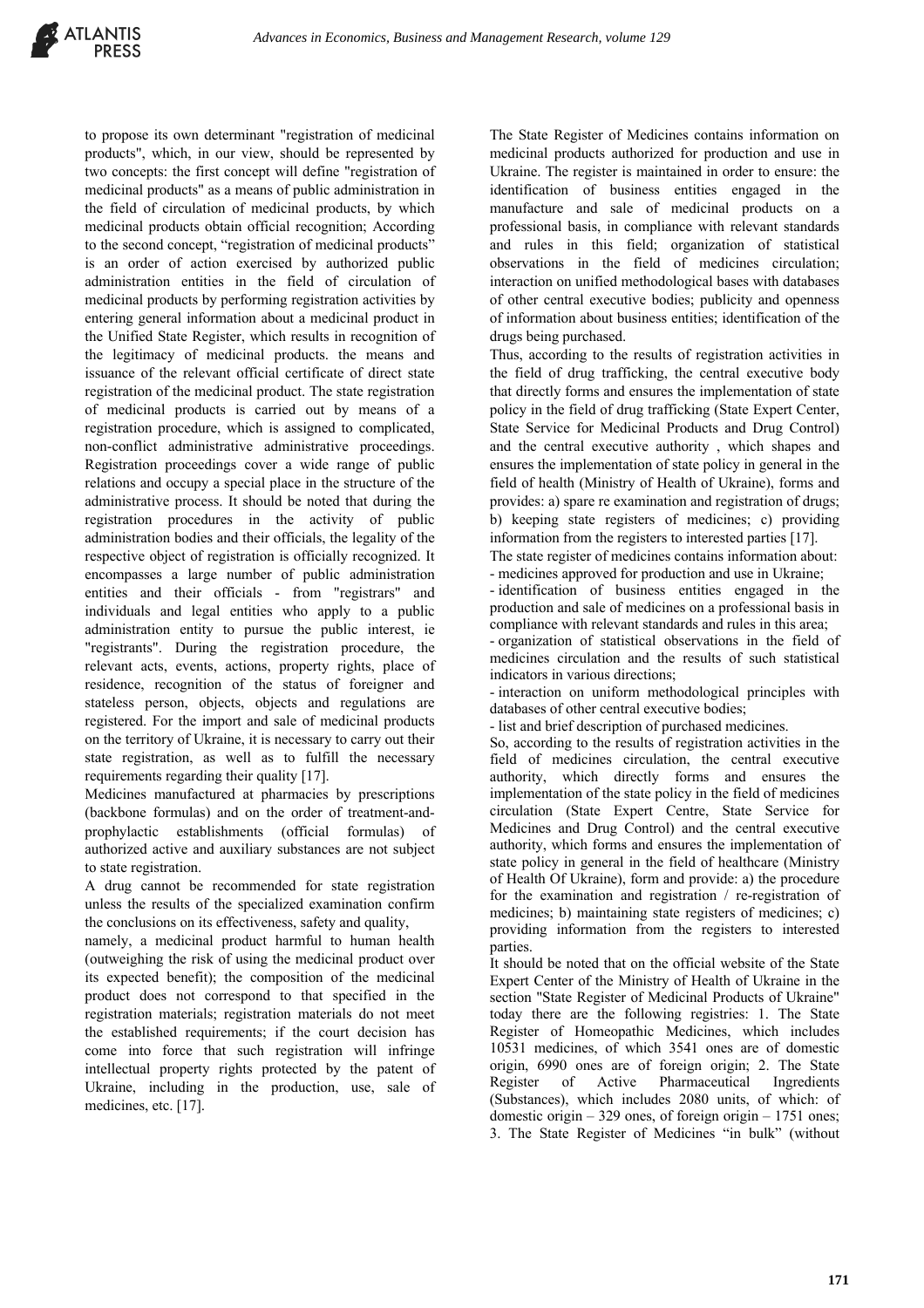packaging and / or final packaging and labelling), which includes 629 medicines, of which 210 ones are of domestic origin and 419 ones are of foreign origin; 4. The state register of medicines with packaging in bulk.

Thus, as of January 26, 2020, the State Registers contain 13,426 medicines, of which 4,136 ones are of domestic origin and 9,290 ones are of foreign origin [4].

By introducing digitalization in the field of medicines circulation, medicines suppliers have a new opportunity for electronic communication with the Ministry of Health of Ukraine and the State Expert Centre of the Ministry of Health through the creation of a program module for the applicant's personal electronic office, in which the customer (an entity representing medicines on the Ukrainian market) can send reports to the State Expert Centre of the Ministry of Health on adverse reactions of medicines, including vaccines / tuberculin, represented on the Ukrainian market, thus realizing their right to receive high-quality medicines and protecting their rights from their violation, including negative pharmacological effect on customers health. The customer's electronic account provides an algorithm of the customer's actions in the event of receiving low-quality medicines, as well as the procedure for providing access to APIS (automated pharmacovigilance information system) through ECO created by the Applicant.

The main condition for using this functionality is the signing of an agreement between the Customer (Applicant) and the Contractor (State Enterprise "State Expert Centre of the Ministry of Health of Ukraine").

The services contract provides for the provision of services to the Customer and the conditions for terminating the provision of services with paid access to a database of adverse reactions and / or lack of effectiveness in the medical use of medicines, including vaccines / tuberculin, represented on the Ukrainian market, in an automated Information pharmacovigilance system through an electronic office already created by the Customer, within 1 year from the date of activation of Customer access to the APIS database.

The use of these services is entitled to the authorized person responsible for pharmacovigilance / contact person (hereinafter - APRP / CPRP), appointed by the Applicant [6].

However, the presence of this software does not allow the communication of consumers of medicines with the relevant authorities and suppliers of medicines in assessing their effectiveness or the presence of adverse reactions. In our opinion, the solution of this issue is possible by introducing online communication through the creation of the tab "Electronic book of reviews of medicines" on the website of the Ministry of Health of Ukraine, and it is necessary to provide for the responsibility of the Ministry of Health of Ukraine for failure to verify the electronic application-response and control the provision of a thorough written response to the legal address previously indicated by the consumer of medicines in compliance with the Law of Ukraine "On the appeal of citizens."

One of the effective steps of digitalization in the field of medicines circulation is the ability to carry out an online order of the corresponding medicines. The positive aspects are: firstly, there is a frequent discount on most types of medicines; secondly, the ability to instantly find out about the presence or absence of the necessary medicinal product, thirdly, the provision of information on the qualitative and quantitative indicators of the medicinal product and the actual address of the pharmacy where the medicines can be purchased; fourthly, if it is impossible, for physiological reasons, for a person to independently carry out an online order of a medicine, a pharmacy kiosk employee will help to carry out an online order, and the person will also be able to create an online order and receive benefits on a common basis.

Another positive innovation in the context of the introduction of digitalization in the field of medicines circulation is the design of an online patient prescription. The subject of the online prescription is all primary care doctors working in medical institutions partnering with the National Health Association: communal, private, and GP doctors.

Due to the transition of the Affordable Medicines reimbursement program to the NHAU, patients will be able to refill their prescriptions at any pharmacy in Ukraine that takes part in the program. This will expand the ability of primary care physicians to prescribe medications for all patients who have signed declarations with them. This applies to all primary care physicians working in partner institutions of the National Health Association: communal, private, and GP-doctors. Doctors fill out prescriptions for the program in the electronic healthcare system using the medical information system, which is installed in the medical facility. For this, it must have an appropriate module. Now, according to electronic recipes, medicines are available under the Affordable Medicines program. They can be written by a primary care doctor, a family doctor, therapist, paediatrician for the patient who signed the declaration with him. During the patient's visit, the doctor opens the patient's card in his medical information system and begins or continues the medical episode. The National Health Association is in touch with 436 pharmacies. These are approximately 6,600 points of sale throughout the country. When they conclude an agreement with the NHAU, patients will be able to get medicines in the "Affordable Medicines" program at these pharmacies for free or with a small surcharge [7].

In order to control the implementation of the Affordable Medicines program, another digital resource Trembita has been created in Ukraine. "Trembita" allows you to build secure informational interagency interactions between government bodies and local governments through the exchange of electronic messages between their information systems. The first automatic data exchange through Trembita was made between the National Health Association of Ukraine and the State Service for Medicines and Drug Control. Thanks to this information exchange, more than one million automatic data checks are carried out every month during the implementation of the Affordable Medicines program. Such a system allows a simplified check of pharmacies for a license three times during registration and conclusion of an agreement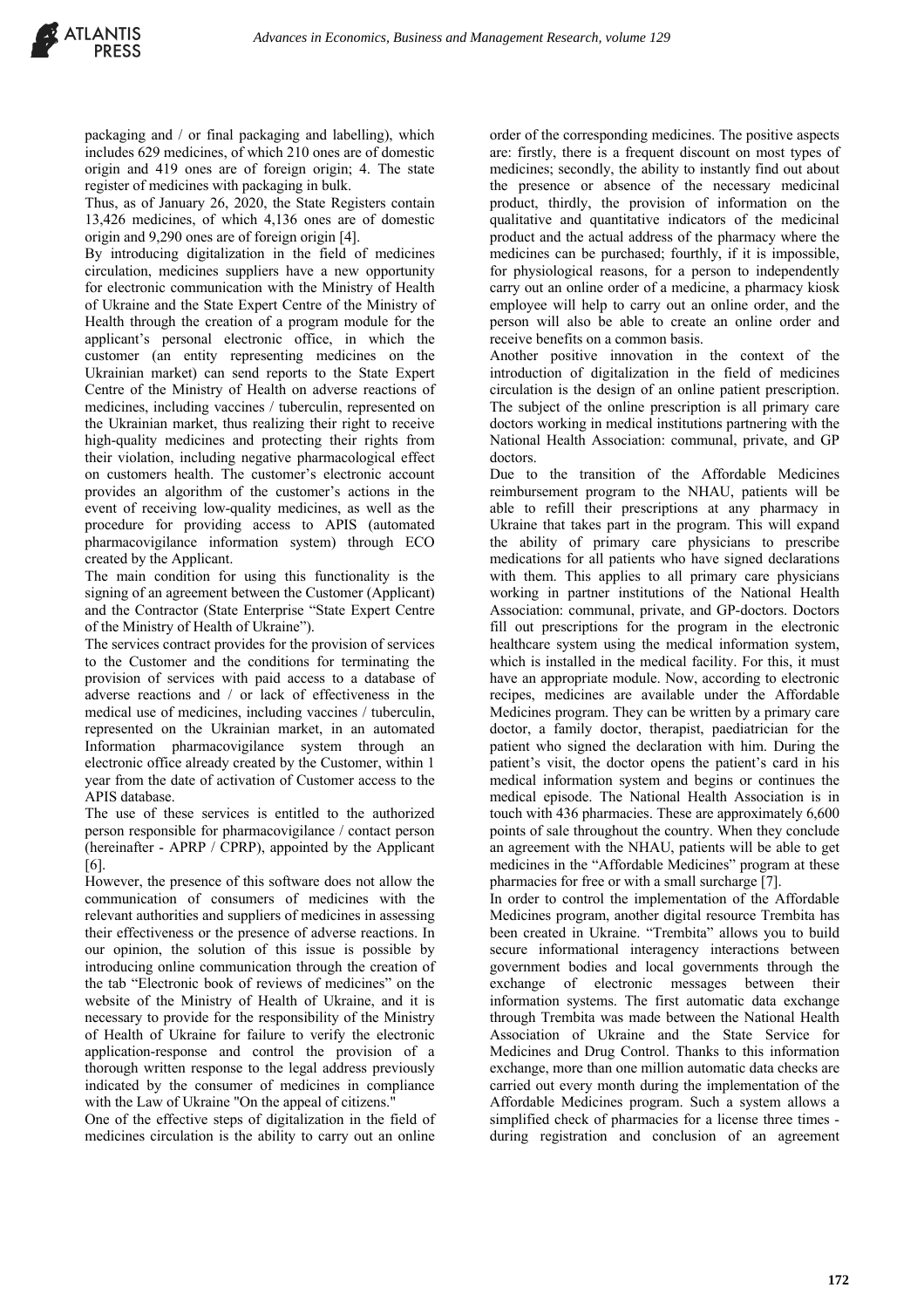between pharmacies and the NHAU, realization of electronic prescriptions in pharmacies and the presentation by pharmacies of NHAU reports on dispensed medicines, on the basis of which their cost is refunded. "Trembita" allows reimbursing from the state budget the cost of medicines under the "Affordable Medicines" program to

#### **3. CONCLUSION**

The presence of the indicated positive steps in the digitalization process that have been launched in the field of medicines circulation in Ukraine testifies to the active position of the legislator regarding the legal regulation of this issue, as well as the decisive and effective steps of state authorities and local authorities on their implementation. However, despite the positive trends, still many issues remain unresolved. In particular, attention should be paid to the introduction of an integrated electronic document management system to support the life cycle of medicines, that is, the possibility of creating and introducing such a digital portal where you could trace the entire path of production, packaging, dispensing, logistics and the purchase of medicines.

On the example of the countries of the European Union, it seems possible and necessary to intensify the legislative activity of the legislator on the introduction of an electronic dossier of medicines and the digitalization of all the processes related to medical and clinical research. Actions on the part of state bodies are also needed for serial production - labelling of pharmaceutical products with the aim of monitoring them.

Particular attention is required to the problem of bringing to legal responsibility in the context of digitalization in the field of circulation of medicines. So, today, it is advisable for the legislators to improve the norms of the current legislation to prevent the circulation of counterfeit medicines in order to ensure consumers' rights to safe and highly effective medicines. The solution to this issue seems possible by making appropriate changes and additions to the Code of Ukraine on Administrative Offenses and the Criminal Code of Ukraine.

The actual issue of the development of the digitalization process in the field of medicines circulation in Ukraine remains the material and technical support of this process. So, it should be noted that a significant part of the territory of Ukraine does not have a proper Internet connection. This circumstance makes it difficult or even impossible to digitalize throughout Ukraine, and the territorial criterion is the basic one, because digitalization should be available in every small village in Ukraine. Only then can we talk about the successful implementation of the digitalization reform in the field of medicines circulation in Ukraine.

Also, while implementing the digitalization reform in Ukraine, it is still worth emphasizing the need for an archive storage for the processed information, where it will be stored and accumulated in the process of electronic reformatting.

those pharmacies that operate legally under this program [8].

#### **REFERENCES**

[1] Issues of the Ministry of Digital Transformation: Approved by the Resolution of the Cabinet of Ministers of Ukraine of September 18, 2019 No. 856. URL. https://zakon.rada.gov.ua/laws/show/856-2019-п

[2] Kibenko O. Digitalization as a new era in the development of corporate law. URL https://sud.ua/en/news/blog/145948-dzhitalizatsiya-yaknova-era-rozvitku-korporativnogo-prava

[3] The procedure for state registration (re-registration) of medicines and the size of the fee for their state registration (re-registration): Resolution of the Cabinet of Ministers of Ukraine dated May 26, 2005 No. 376 / Cabinet of Ministers of Ukraine. The official bulletin of Ukraine. 2005 No 22. P. 25. Art. 119.

[4] Official statistics of the State Register of Medicinal Products of Ukraine as of January 26, 2020. URL. http://www.drlz.com.ua

[5] The State Expert Centre of the Ministry of Health held two trainings on the creation of a personal electronic office of the applicant. URL

https://dec.gov.ua/announcement/derzhavnyj-ekspertnyjczentr-moz-proviv-dva-treningy-z-pytan-stvorennyapersonalnogo-elektronnogo-kabinetu-zayavnyka/

[6] Stage II of the implementation of the applicant's electronic account. URL

https://dec.gov.ua/announcement/do-vidoma-zayavnykiv-5/

[7] How to write an electronic prescription for Affordable Medicines: instructions for doctors. URL

https://moz.gov.ua/article/for-medical-staff/jak-vipisuvatielektronnij-recept-na-dostupni-liki-instrukcija-dlja-likariv

[8] National system of electronic interaction between state bodies Trembita has been launched In Ukraine. URL https://espreso.tv/news/2019/05/27/didzhytalizaciya\_v\_ukr ayini\_zapracyuvala\_nacionalna\_systema\_e\_uryaduvannya

[9] Prokhorov M. Digitalization. URL http://www.nrcu.gov.ua/news.html?newsID=91042

[10] Forum digital. 2019, On time, digitalization, digital technology for business. URL https://evo.business/trendchi-neminuchist-eksperti-pro-digitalizaciyu/